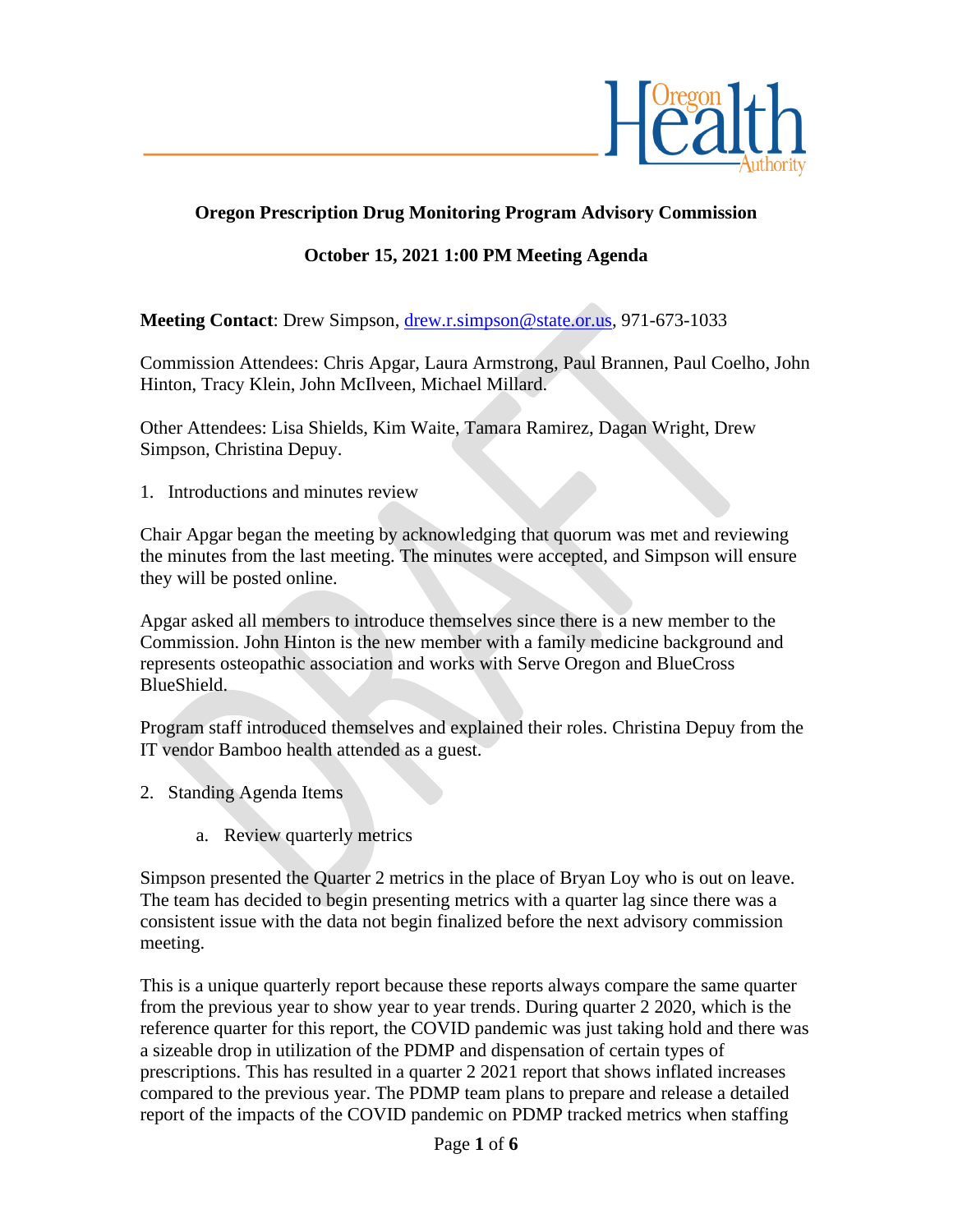and priorities allow.

Stimulants continue to increase and IVPP has secured grant funding to specifically look into this ongoing trend.

Registration has plateaued at approximately 88% of all prescribers registered with the PDMP. Among frequent prescribers the registration rate is approximately 97%.

Simpson explained the privacy protections in place in Oregon that keep law enforcement and regulators from accessing PDMP data on providers or patients without a court order or an active board investigation. Many states have less protections or open access from these groups. Our DOJ counsel reviews all law enforcement court orders and DEA subpoenas before filling the requests.

Integration continues to increase with most prescribers accessing from within their health IT system rather than web portal. Providers have largely been very satisfied with the integrated solution as it provides low barrier use.

Klein asked if program tracks patients requesting their own records. Simpson indicated that about 20 or so requests from patients are processed a quarter and that the program provides them with their prescription history as well as a list of all the PDMP users who have looked up their PDMP records.

Hinton asked if the program tracks chronic prescribing metrics separate from acute prescribing. Simpson explained that those are not tracked on the quarterly report but are available on the interactive dashboard under high-risk measures which includes an acute measure specifically for those that are opioid naïve and become a chronic opioid patient. Simpson also described the peer comparison reports that are available to each prescriber that allows them to see their own prescribing compared to those within their specialty for the high-risk measures.

Vesik was out of the office and Simpson presented a brief description of her recent activities auditing system users, specifically delegates. 803 delegates were removed from the audit due to inactivity or no longer active emails. Pharmacists recently increased their registration substantially in response to pressure from state Medicaid implementing SUPPORT act requirements.

b. Research study updates

Wright presented an update on ongoing and new research requests using PDMP data. There has been no new request in the last 6 months, but analysts have been very busy with previously opened requests.

OHSU Daniel Hartung is actively researching implementation of integration at OHSU.

NW tribal is currently requesting PDMP data on their population but it has been blocked from being filled by mutually exclusive data use policies. Essentially neither party is allowed to share identified data even for the purpose of linkage. PDMP staff have met with the State Health Officer to explore options but as of now no solution has been found.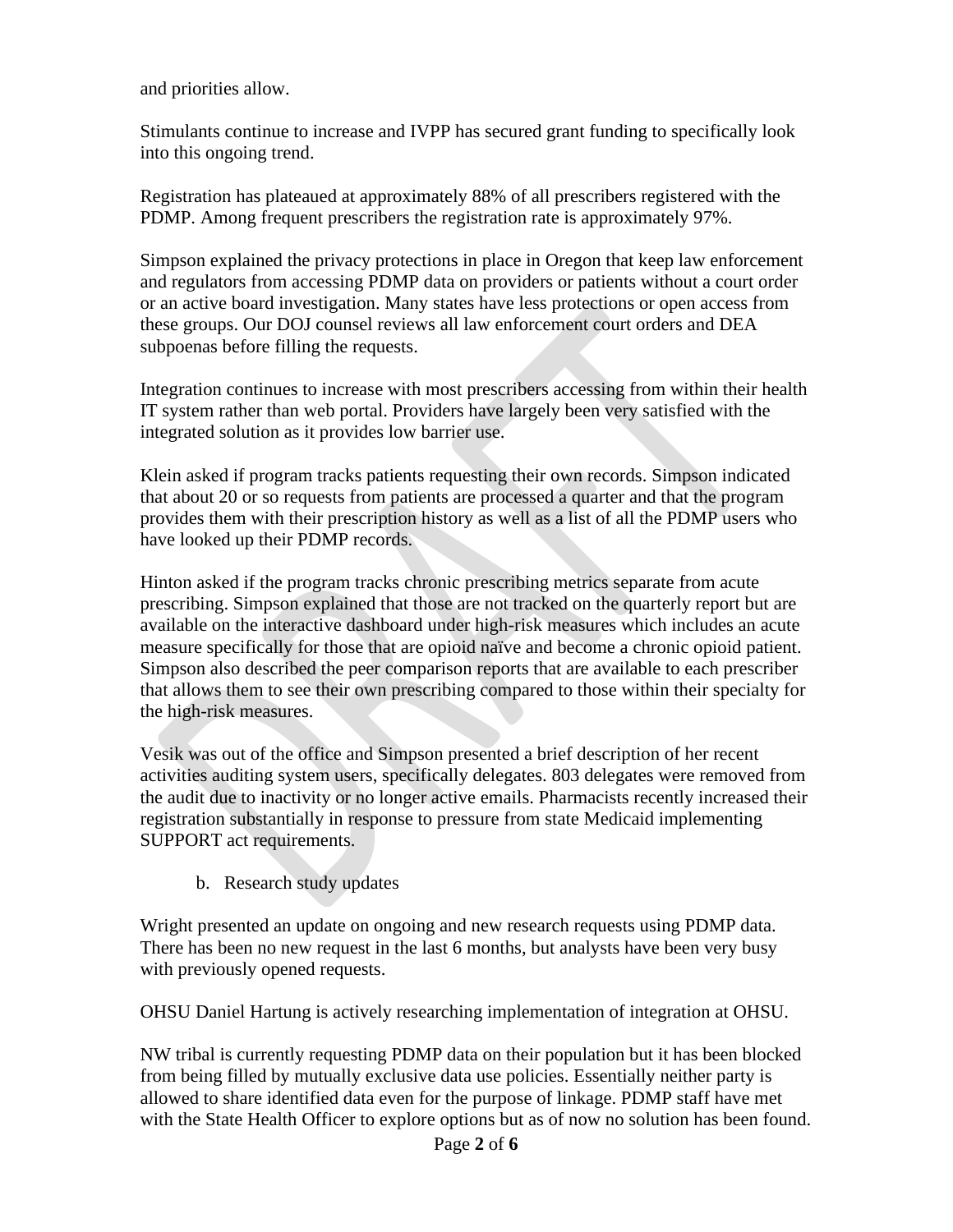Apgar added an explanation for new users that the PDMP statute is written very explicitly regarding who can access the data and for what reasons. So when a new use case arises or a new barrier is identified, often the solution has to be fixed through new legislation.

## 3. MES Certification and funding update

Simpson provided an update on OHA's efforts to provide additional funding for the PDMP through Medicaid available funding. Previously there were federal funds available through HITECH which was a 90/10 match which was used to implement integration and support staff. That funding ended September 2021. The new federal option is MES 75/25 but requires significant work to qualify. The PDMP is currently working to become CMS certified to unlock that funding. There are potential barriers, but it is believed that Oregon will be able to qualify. The review will take place in February 2022.

Apgar asked if there were any other funding option being explored. Simpson commented on the fee increase to \$35 and the two current grants funding parts of PDMP, OD2A and Harold Rogers.

4. Settlement Funds wish lists and planning

Shields invited the Advisory Commission to weigh in on potential use of opioid settlement funds that have arrived in Oregon. The activities will not specially involve PDMP in most ways but since this is a group of informed stakeholders Shields hoped to use these regularly scheduled meetings to review activities for selected intervention and receive guidance and input. Shields will submit a proposal to utilize funding for academic detailing for substance use disorder and a proposal to connect patients to peer support resources.

Apgar commented that these initiatives appear worthwhile but invited the commission to comment. Klein expressed concern that during this pandemic there has been a lot of difficulty in engaging providers in a meaningful way. There is a lot of demand for their attention and the education does not always penetrate. Shields commented that practice facilitation which is a one on one has shown more promise than academic detailing in other similar projects. Commission called attention to need for tapering education and deeper understanding of naloxone use.

Coelho recommended examining the patients with multiple prescribers. There is a problem with poor coordination between providers. Shields cautioned that there are limits on PDMP data use to determine which providers would be included. Coelho commented that there is a significant increased risk to patients for overdose when there are multiple prescribers and that is not well known. Klein explained that there is a continued lack of understanding among providers on when to communicate with the primary care provider especially in the case when a patient is seeing psychiatric care.

Millard commented more generally that settlement funds should be used to benefit those that were damaged by the opioid epidemic, meaning the funds should go to those with current substance use disorder, not necessarily to providers to improve prescribing to new patients.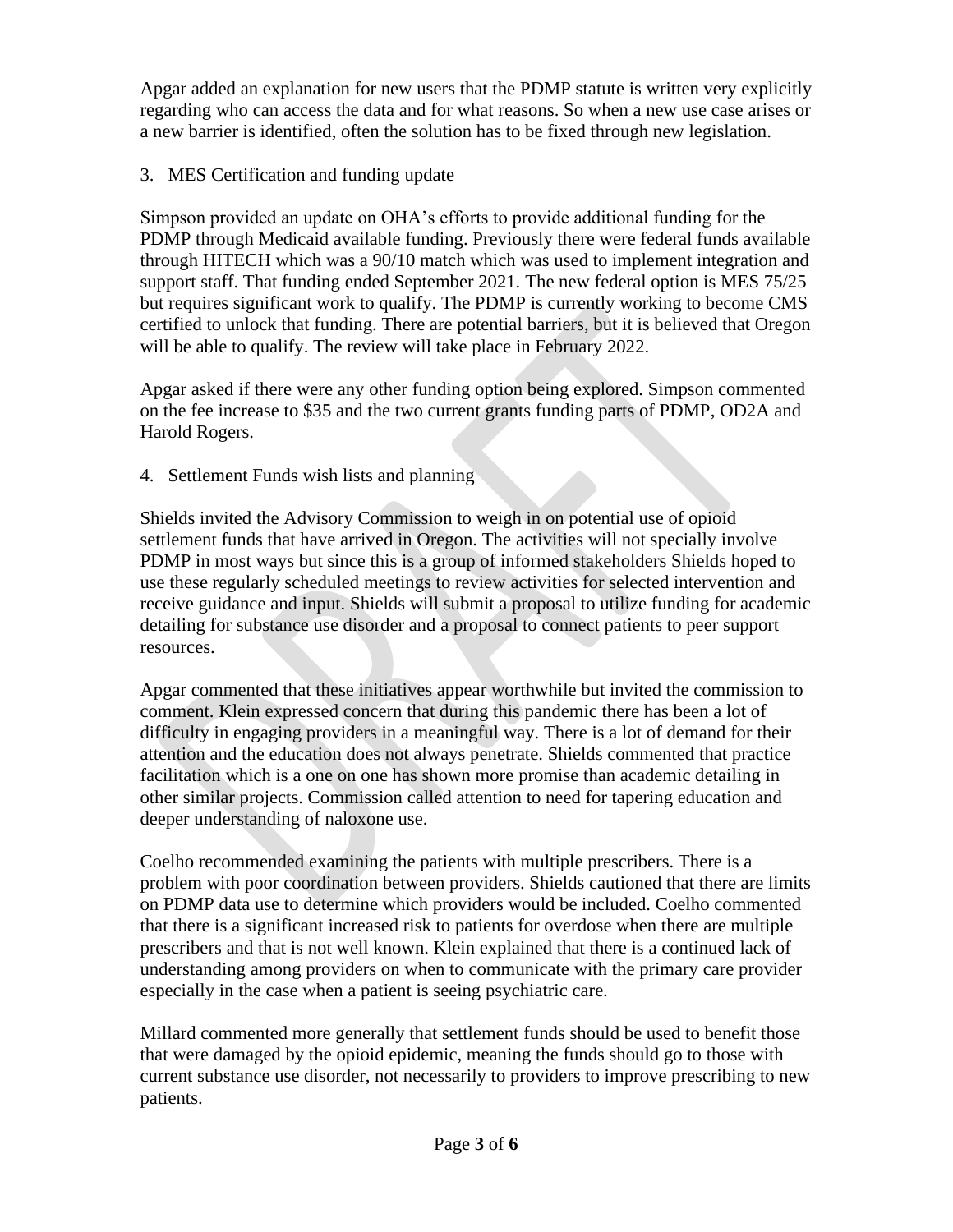The commission agreed to continue meeting with Shields during these meetings to advise on settlement project plans.

5. Admin Rule and Legislative session discussion

Simpson presented an effort to improve access to PDMP data to allow NW Tribal research request to proceed. The current plan to consider is to allow outside researchers view identified PDMP data for the sole purpose of performing data linkage. Right now since both parties cannot release identified data even for just data linkage. We will have a meeting with our DOJ counsel to see if it would be possible to make this change through administrative rule rather than statute. Rule is much faster and easier to change. Wright explained that the researchers don't see the full PDMP data when performing the match just the identifiers. The PDMP prescription data is added after the match is performed on the identifiers.

Commission supported this change because it would benefit both the VA and Tribal communities that have both been impacted by the epidemic. The message should be crafted to focus on explaining that the protections are still strong even though some data would be viewed during the linkage.

Simpson explained for the new members the process of drafting and implementing administrative rules and how the commission often servers as part of the rules committee. If it is determined that this route is acceptable then the commission will receive additional information as it is developed.

- 6. Old Business
	- a. Harold Rogers update

Waite provided an update on the activities related to the current Harold Rogers grant. The PDMP team is well underway in conducting work on the three goals. Waite took a moment to acknowledge that the PDMP epidemiologist work on this grant passed away unexpectedly recently and that she is very missed. The PDMP is continuing to adjust to continue her valuable work. The PDMP team is working with two outside contractors to conduct work under the grant. HIT Commons conducted a survey of integrated users and Comagine Health is conducting a quantitative analysis of integration and peer comparison reports.

Coelho commented that illicit fentanyl is being cut into many other drugs including meth which has dramatically different half lives. EDs should be screening for fentanyl which they currently do not. This is not related to this grant but should be thought of as part of as an area of potential improvement when new funds and projects are considered. Wright commented that the OD2A grant has included this as part of their initiatives and that we are working hard to set up appropriate tests for illicit fentanyl. It is a known issue but there are challenges to getting it set on and coded appropriately. Apgar asked if the governing group over ICD-10 codes is involved in the conversation yet, Wright doesn't know the extent of the conversation yet.

b. Advisory commission letter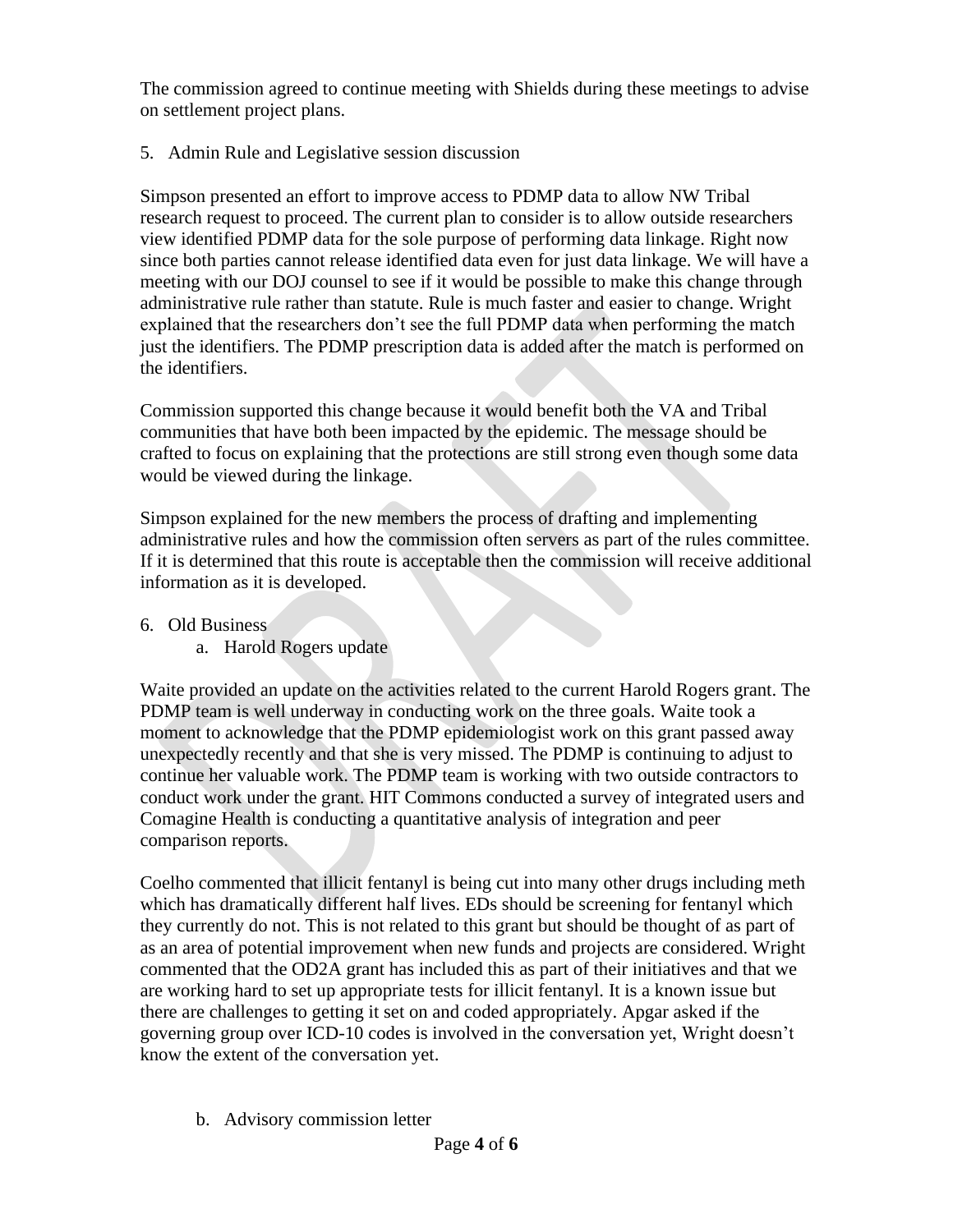Simpson reminded the commission that at the last meeting the commission sent a letter to the OHA director concerning funding. Apgar and Simpson have communicated over the last 6 months but there has not been an official response from the director's office. Simpson explained that the only update he can give at this point is that the letter has been received by the director and that a response was passed on to the DOJ counsel to consider, which is at least encouraging to see that there is enough consideration to include the DOJ.

Apgar communicated frustration on behalf of the commission that there was not even an acknowledgement that the letter was received. Simpson apologized for the lack of response. Apgar explained that the OHA has used the commission to bolster their legislative requests and it is disappointing to not receive the same respect.

Millard recommended that if a response isn't received in the near future that the commission send a follow up letter. Simpson will coordinate with Chris between meetings to determine whether a new letter should be drafted.

c. Org Management tool

Simpson provided a brief update on the org management tool. The tool allows medical directors to establish cohorts under them which allows for quicker review of prescriber reports. The tool is in soft-launch with a number of early adopters. The tool is full operational but is not as robust as providers would like. The tool does not do cohort analytics. Will likely move into full launch during the next quarter.

d. EDIE Work group update

Coelho commented that there is little to present at this time that is relevant to this group. Most of the activities are related to covid and vaccinations.

- 7. New Business
	- a. Medicaid rule change

Simpson sent the Medicaid rule change to the commission a few weeks ago that now requires Medicaid prescribers to check the PDMP before prescribing controlled level 2 drugs to covered individuals. There has been an increase in registration and use of the system but no significant increase in complaints or issue.

b. Hiring update

Waite provided an update on the hiring for two open PDMP positions, the RA3 and the Epi2. Both have been submitted to HR and are making their way through the review before being posted for recruitment. Neither position was occupied for very long and the previous post can be reused which should expedite the process.

8. Open Issues